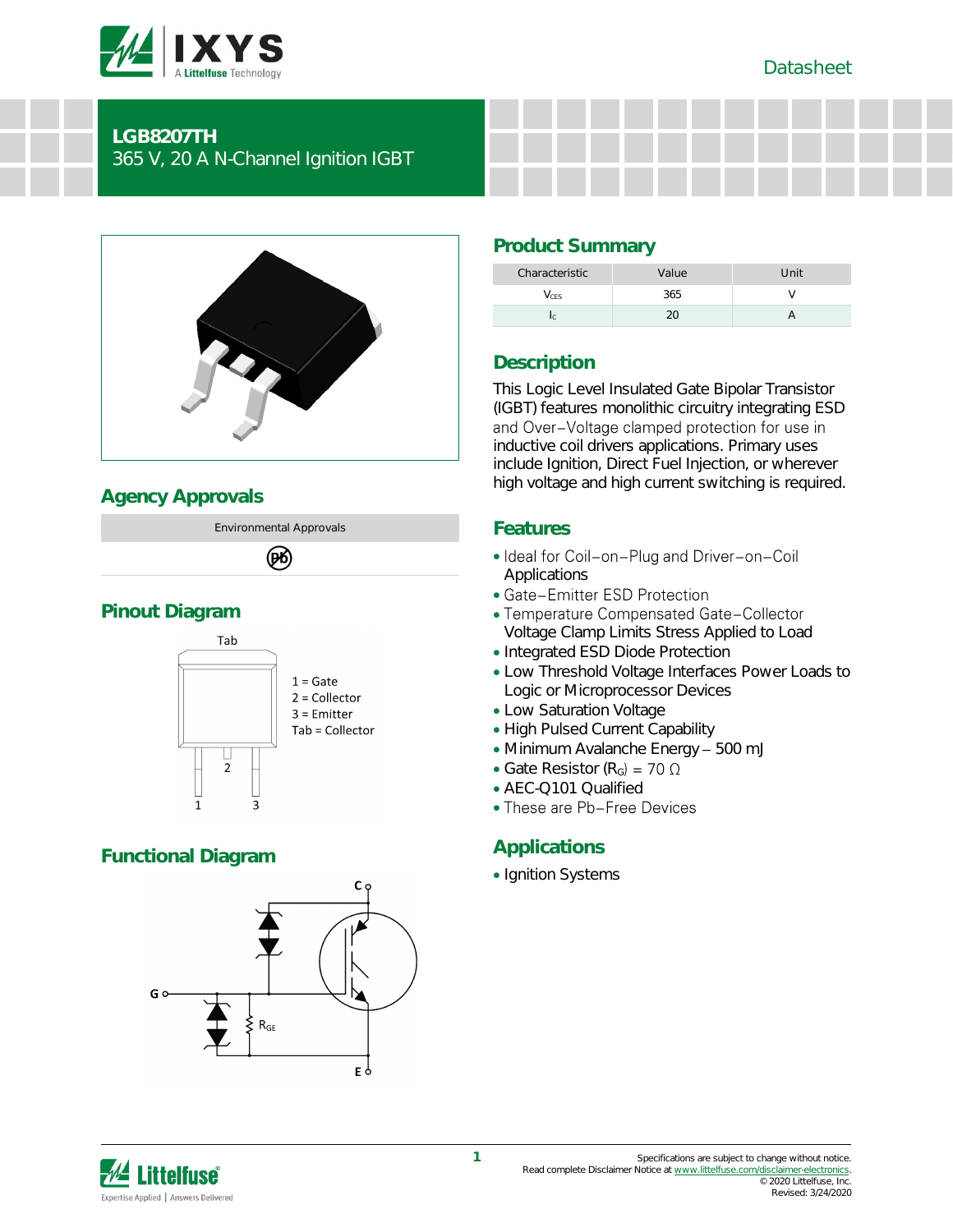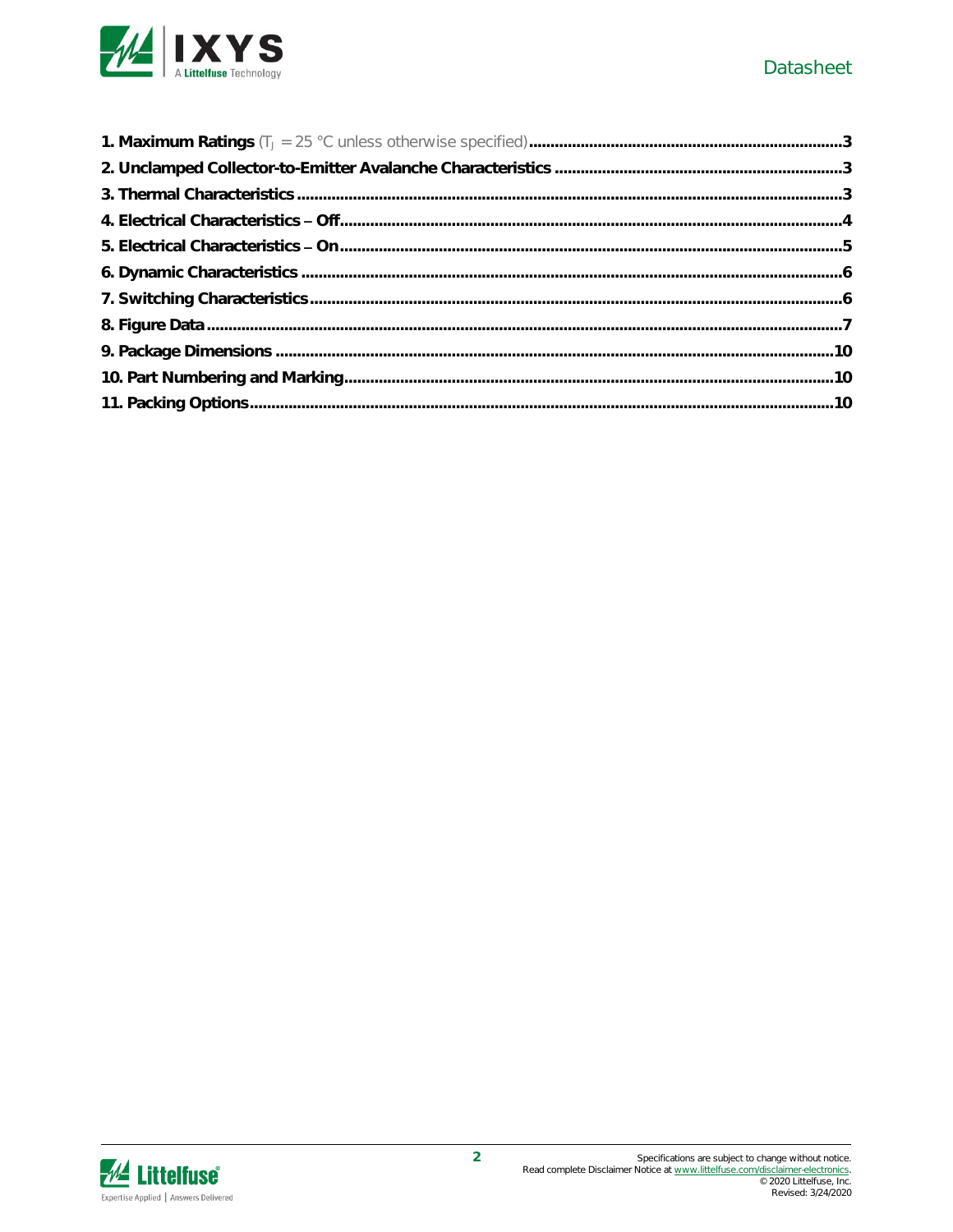

## 1. **Maximum Ratings** (TJ = 25 °C unless otherwise specified)

| Characteristic                          | Conditions                     | Symbol                    | Value           | Unit         |
|-----------------------------------------|--------------------------------|---------------------------|-----------------|--------------|
| Collector-Emitter Voltage               | $\sim$                         | $V_{CFS}$                 | 365             | $\vee$       |
| Gate-Emitter Voltage                    | $\overline{\phantom{a}}$       | $V_{GE}$                  | ±15             | V            |
| Collector Current - Continuous          | $T_c = 25 °C$                  |                           |                 | $A_{DC}$     |
| Collector Current - Pulsed              |                                | $\mathsf{I}_\mathsf{C}$   | 50              | $A_{AC}$     |
| Continuous Gate Current                 |                                |                           | 1.0             | mA           |
| <b>Transient Gate Current</b>           | $t < 2$ ms, $f \le 100$ Hz     | $\mathsf{I}_{\mathsf{G}}$ | 20              | mA           |
| ESD - Charged-Device Model              |                                |                           | 2.0             | kV           |
| ESD - Human Body Model                  | $R = 1500 \Omega$ , C = 100 pF | <b>ESD</b>                | 8.0             | kV           |
| <b>FSD</b> - Machine Model              | $R = 0 \Omega$ , $C = 200 pF$  |                           | 500             | $\vee$       |
|                                         | $T_c = 25 °C$                  | P <sub>D</sub>            | 165             | W            |
| <b>Total Power Dissipation</b>          | Derating for $>25$ °C          |                           | 1.1             | W/°C         |
| Operating and Storage Temperature Range | $\overline{\phantom{a}}$       | $T_J$ , $T_{stq}$         | $-55$ to $+175$ | $^{\circ}$ C |

# **2. Unclamped Collector-to-Emitter Avalanche Characteristics**

| Characteristic                                                                                                                                     | Symbol          | Value | Unit |  |
|----------------------------------------------------------------------------------------------------------------------------------------------------|-----------------|-------|------|--|
| Single Pulse Collector-to-Emitter Avalanche Energy                                                                                                 |                 |       |      |  |
| $V_{cc}$ = 50 V, $V_{GE}$ = 5.0 V, $P_{k L}$ = 16.5 A, L = 3.7 mH, $R_G$ = 1 k $\Omega$ , Starting T <sub>J</sub> = 25 °C                          | E <sub>AS</sub> | 500   |      |  |
| $V_{CC}$ = 50 V, V <sub>GE</sub> = 5.0 V, P <sub>kl</sub> <sub>L</sub> = 10 A, L = 6.1 mH, R <sub>G</sub> = 1 kΩ, Starting T <sub>J</sub> = 125 °C |                 | 306   | mJ   |  |
| Reverse Avalanche Energy                                                                                                                           |                 |       |      |  |
| $V_{\text{CC}}$ = 100 V, $V_{\text{GE}}$ = 20 V, $P_{\text{k}}I_{\text{L}}$ = 25.8 A, L = 6.0 mH, Starting T <sub>J</sub> = 25 °C                  | $E_{AS(R)}$     | 2000  | mJ   |  |
| Note: -55 °C $\leq$ T <sub>i</sub> $\leq$ 150 °C                                                                                                   |                 |       |      |  |

# **3. Thermal Characteristics**

| Characteristic                                                                | Symbol    | Value | Unit           |
|-------------------------------------------------------------------------------|-----------|-------|----------------|
| Thermal Resistance, Junction to Case                                          | Reic      | 0.9   | °C/W           |
| Thermal Resistance, Junction to Ambient (D2PAK) <sup>1</sup>                  | $R_{AJA}$ | 50    | °C/W           |
| Maximum Lead Temperature for Soldering Purposes, 1/8" from case for 5 seconds |           | 275   | $\circ$ $\cap$ |

Footnote 1: When surface mounted to an FR4 board using the minimum recommended pad size

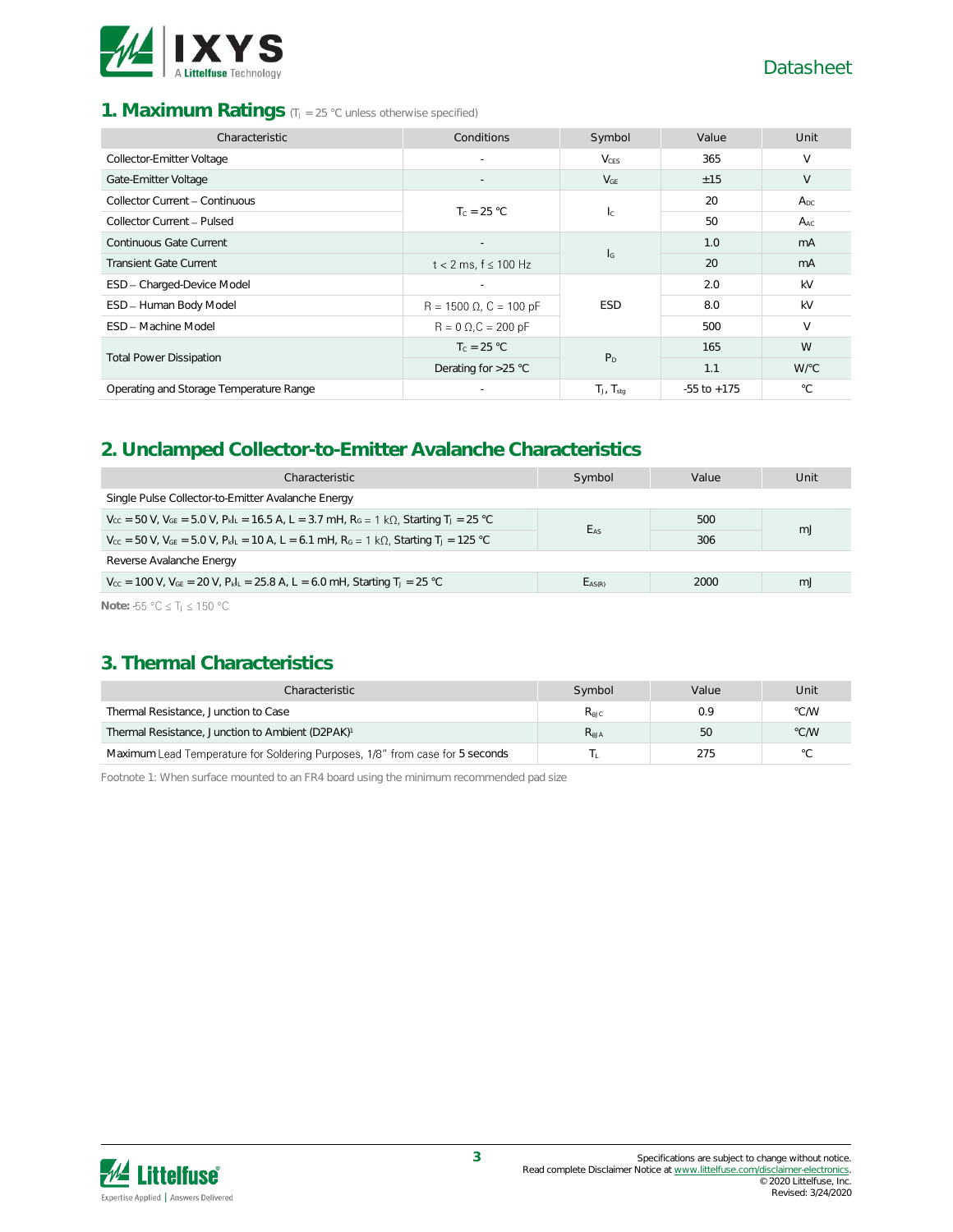

# **4. Electrical Characteristics - Off**

| Characteristic                               | Symbol           | Conditions                       | Temperature              |                          | Unit |        |           |  |
|----------------------------------------------|------------------|----------------------------------|--------------------------|--------------------------|------|--------|-----------|--|
|                                              |                  |                                  |                          | Min                      | Typ  | Max    |           |  |
| Collector-Emitter Clamp Voltage              | $BV_{CES}$       | $I_c = 2.0$ mA                   | $T_1 = -40$ °C to 150 °C | 325                      | 350  | 375    | $\vee$    |  |
|                                              |                  | $c = 10 \text{ mA}$              |                          | 340                      | 365  | 390    |           |  |
|                                              |                  | $V_{CE} = 24 V$ , $V_{GE} = 0 V$ | $T_1 = 25 °C$            | $\sim$                   | 0.1  | 2.0    |           |  |
|                                              |                  |                                  | $T_1 = 25 °C$            | $\overline{\phantom{a}}$ | 1.0  | 5      |           |  |
| Zero Gate Voltage Collector Current          | $l_{\text{CES}}$ | $V_{CE}$ = 250 V, $V_{GE}$ = 0 V | $T_J = 175 °C$           | 70                       | 85   | 150    | μA        |  |
|                                              |                  |                                  | $T_1 = -40 °C$           | $\sim$                   | 0.25 | 2.5    |           |  |
|                                              | <b>LECS</b>      | $V_{CF} = -24 V$                 | $T_1 = 25 °C$            | 0.10                     | 0.25 | 0.85   | mA        |  |
| Reverse Collector-Emitter Leakage<br>Current |                  |                                  | $T_1 = 175 °C$           | 20                       | 25   | 40     |           |  |
|                                              |                  |                                  | $T_J = -40 °C$           | $\sim$                   | 0.03 | 0.3    |           |  |
|                                              | $BV_{CES(R)}$    | $I_c = -75$ mA                   | $T_1 = 25 °C$            | 30                       | 33   | 39     |           |  |
| Reverse Collector-Emitter Clamp<br>Voltage   |                  |                                  | $T_J = 175 °C$           | 30                       | 36   | 42     | V         |  |
|                                              |                  |                                  | $T_1 = -40 °C$           | 29                       | 32   | 35     |           |  |
| Gate-Emitter Clamp Voltage                   | <b>BVGES</b>     | $I_G = \pm 5.0$ mA               | $T_1 = -40$ °C to 175 °C | 12                       | 13   | 14.5   | $\vee$    |  |
| Gate-Emitter Leakage Current                 | $I_{GFS}$        | $V_{GF} = \pm 10.0 V$            | $T_1 = -40$ °C to 175 °C | 500                      | 700  | 1000   | μA        |  |
| Gate-Emitter Resistor                        | $R_{GE}$         | $\sim$                           | $T_1 = -40$ °C to 175 °C | 14.25                    | 16   | 25     | $k\Omega$ |  |
| <b>Gate Resistor</b>                         | R <sub>G</sub>   |                                  | $T_1 = -40$ °C to 175 °C | $\sim$                   | 70   | $\sim$ | $\Omega$  |  |

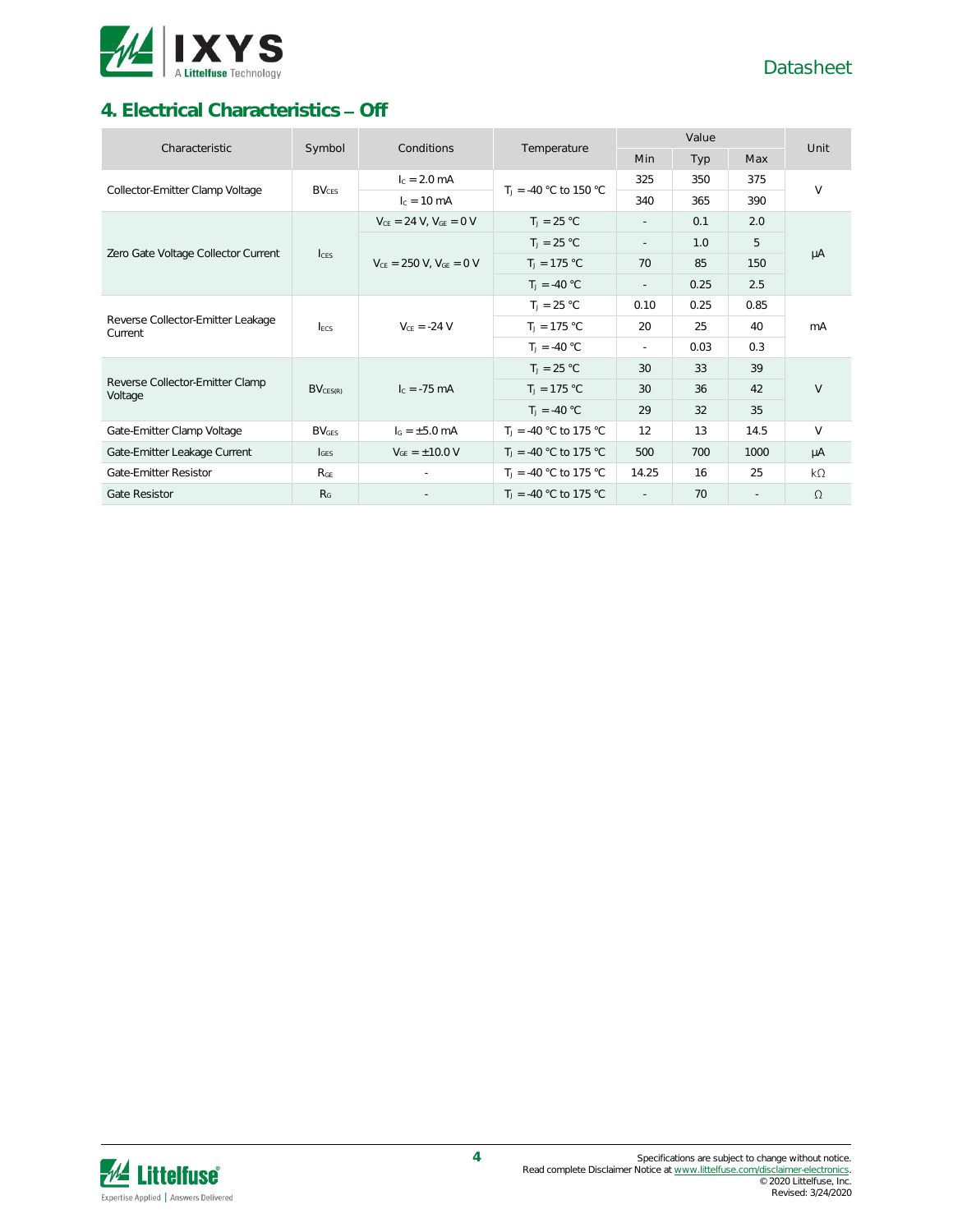

# **5. Electrical Characteristics - On**

| Characteristic                                  |                          | Conditions                           |                | Value                       |      |                | Unit   |
|-------------------------------------------------|--------------------------|--------------------------------------|----------------|-----------------------------|------|----------------|--------|
|                                                 | Symbol                   |                                      | Temperature    | Min                         | Typ  | Max            |        |
|                                                 |                          |                                      | $T_J = 25 °C$  | 1.2                         | 1.5  | 2.0            |        |
| Gate Threshold Voltage                          | $V_{GE(th)}$             | $I_c = 1.0$ mA,<br>$V_{GE} = V_{CE}$ | $T_J = 175 °C$ | 0.6                         | 0.8  | 1.2            | $\vee$ |
|                                                 |                          |                                      | $T_J = -40 °C$ | 1.4                         | 1.7  | 2.0            |        |
| Threshold Temperature Coefficient<br>(Negative) | $\overline{\phantom{a}}$ |                                      |                | 12                          | 12   | 12             | mV/°C  |
|                                                 |                          |                                      | $T_J = 25 °C$  | 1.0                         | 1.3  | 1.6            |        |
|                                                 |                          | $I_c = 6.0$ mA, $V_{GF} = 4.0$ V     | $T_J = 175 °C$ | 0.8                         | 1.1  | 1.4            |        |
|                                                 |                          |                                      | $T_J = -40 °C$ | 1.15                        | 1.4  | 1.75           |        |
|                                                 |                          | $I_c = 10.0$ mA, $V_{GE} = 4.5$ V    | $T_J = 25 °C$  | $\sim$                      | 0.62 | 1.0            |        |
|                                                 |                          |                                      | $T_J = 25 °C$  | 1.1                         | 1.5  | 1.7            |        |
|                                                 |                          | $I_{C} = 8.0 A, V_{GE} = 4.0 V$      | $T_J = 175 °C$ | 1.0                         | 1.3  | 1.6            | $\vee$ |
|                                                 |                          |                                      | $T_1 = -40 °C$ | 1.2                         | 1.5  | 1.85           |        |
|                                                 |                          | $I_c = 10$ A, $V_{GE} = 3.7$ V       | $T_J = 25 °C$  | 1.2                         | 1.6  | 1.9            |        |
|                                                 |                          |                                      | $T_J = 175 °C$ | 1.1                         | 1.45 | 1.8            |        |
|                                                 |                          |                                      | $T_J = -40 °C$ | 1.3                         | 1.7  | 2.0            |        |
| Collector-Emitter On-Voltage <sup>2</sup>       | $V_{CE(on)}$             | $I_c = 10$ A, $V_{GE} = 4.0$ V       | $T_J = 25 °C$  | 1.1                         | 1.5  | 1.85           |        |
|                                                 |                          |                                      | $T_J = 175 °C$ | 1.1                         | 1.4  | 1.75           |        |
|                                                 |                          |                                      | $T_J = -40 °C$ | 1.35                        | 1.7  | 2.1            |        |
|                                                 |                          |                                      | $T_J = 25 °C$  | 1.2                         | 1.5  | 1.8            |        |
|                                                 |                          | $I_c = 10 A$ , $V_{GE} = 4.5 V$      | $T_J = 175 °C$ | 1.1                         | 1.4  | 1.7            |        |
|                                                 |                          |                                      | $T_1 = -40 °C$ | 1.2                         | 1.6  | 2.0            |        |
|                                                 |                          |                                      | $T_J = 25 °C$  | 1.45                        | 1.85 | 2.15           |        |
|                                                 |                          | $I_c = 15$ A, $V_{GE} = 4.0$ V       | $T_J = 175 °C$ | 1.6                         | 1.9  | 2.4            |        |
|                                                 |                          |                                      | $T_J = -40 °C$ | 1.5                         | 1.9  | 2.25           |        |
|                                                 |                          |                                      | $T_J = 25 °C$  | 1.6                         | 2.1  | 2.6            |        |
|                                                 |                          | $I_c = 20$ A, $V_{GE} = 4.0$ V       | $T_J = 175 °C$ | 2.0                         | 2.4  | 3.1            |        |
|                                                 |                          |                                      | $T_J = -40 °C$ | 1.6                         | 2.1  | 2.5            |        |
| Forward Transconductance <sup>2</sup>           | gfs                      | $V_{CE} = 5.0 V, I_C = 6.0 A$        | $T_J = 25 °C$  | $\mathcal{L}_{\mathcal{A}}$ | 15.8 | $\mathbb{Z}^2$ | Mhos   |

Footnote 2: Pulse Test: Pulse Width  $\leq 300$  µs, Duty Cycle  $\leq 2\%$ 

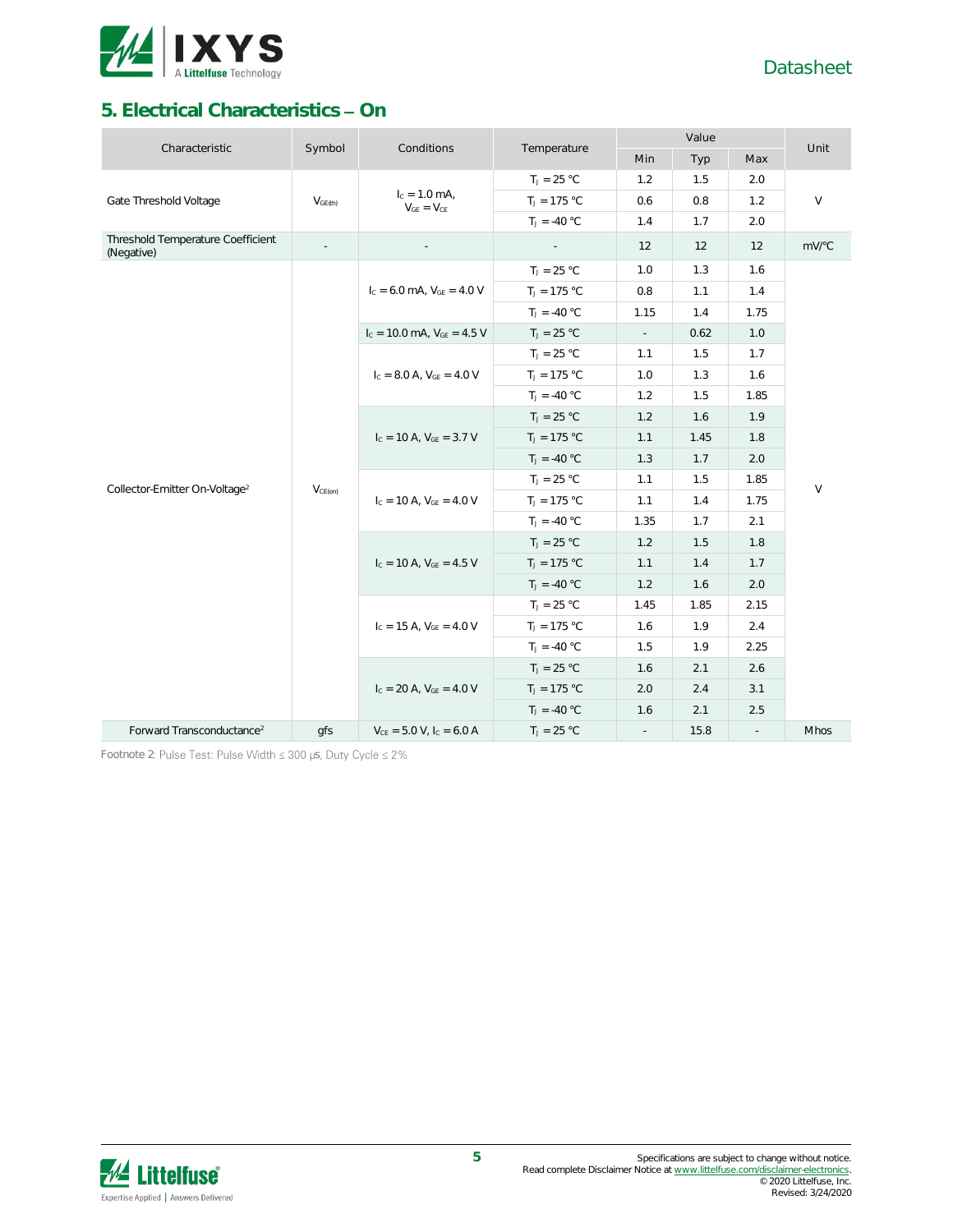

# **6. Dynamic Characteristics**

| Characteristic              | Symbol<br>Conditions |                                  | Value          |     |     | Unit |    |
|-----------------------------|----------------------|----------------------------------|----------------|-----|-----|------|----|
|                             |                      |                                  | Temperature    | Min | Typ | Max  |    |
| Input Capacitance           | $C_{\text{ISS}}$     | $V_{CE} = 25 V,$<br>$f = 10$ kHz |                | 750 | 810 | 900  |    |
| Output Capacitance          | $C_{\rm OSS}$        |                                  | $T_1 = -25 °C$ | 75  | 90  | 105  | рF |
| <b>Transfer Capacitance</b> | $C_{\rm RSS}$        |                                  |                |     |     | 12   |    |

# **7. Switching Characteristics**

| Characteristic                  |              | Symbol<br>Conditions                                                                   | Temperature   | Value |      |      | Unit    |
|---------------------------------|--------------|----------------------------------------------------------------------------------------|---------------|-------|------|------|---------|
|                                 |              | <b>Min</b>                                                                             | Typ           | Max   |      |      |         |
| Low Voltage                     |              |                                                                                        |               |       |      |      |         |
| Turn-on Delay Time (Resistive)  | $t_{d(on)}$  |                                                                                        |               | 0.5   | 0.55 | 0.7  |         |
| Rise Time (Resistive)           | $t_{\rm r}$  | $V_{CE} = 14 V$ , $V_{GE} = 5.0 V$ ,<br>$R_G = 1.0 k\Omega$ , $R_L = 1.0 \Omega$       | $T_1 = 25 °C$ | 2.0   | 2.32 | 2.7  | $\mu s$ |
| Turn-off Delay Time (Resistive) | $t_{d(off)}$ |                                                                                        |               | 2.0   | 2.5  | 3.0  |         |
| Fall Time (Resistive)           | $t_f$        |                                                                                        |               | 8.0   | 10   | 13   |         |
| High Voltage                    |              |                                                                                        |               |       |      |      |         |
| Turn-on Delay Time (Resistive)  | $t_{d(on)}$  | $V_{CE}$ = 300 V, $V_{GE}$ = 5.0 V,<br>$R_G = 1.0 \text{ k}\Omega$ , $R_1 = 46 \Omega$ | $T_1 = 25 °C$ | 0.5   | 0.65 | 0.75 |         |
| Rise Time (Resistive)           | $t_{\rm r}$  |                                                                                        |               | 0.7   | 1.8  | 2.0  |         |
| Turn-off Delay Time (Resistive) | $t_{d(off)}$ |                                                                                        |               | 4.0   | 4.7  | 6.0  | $\mu s$ |
| Fall Time (Resistive)           | tr           |                                                                                        |               | 6.0   | 10   | 15   |         |

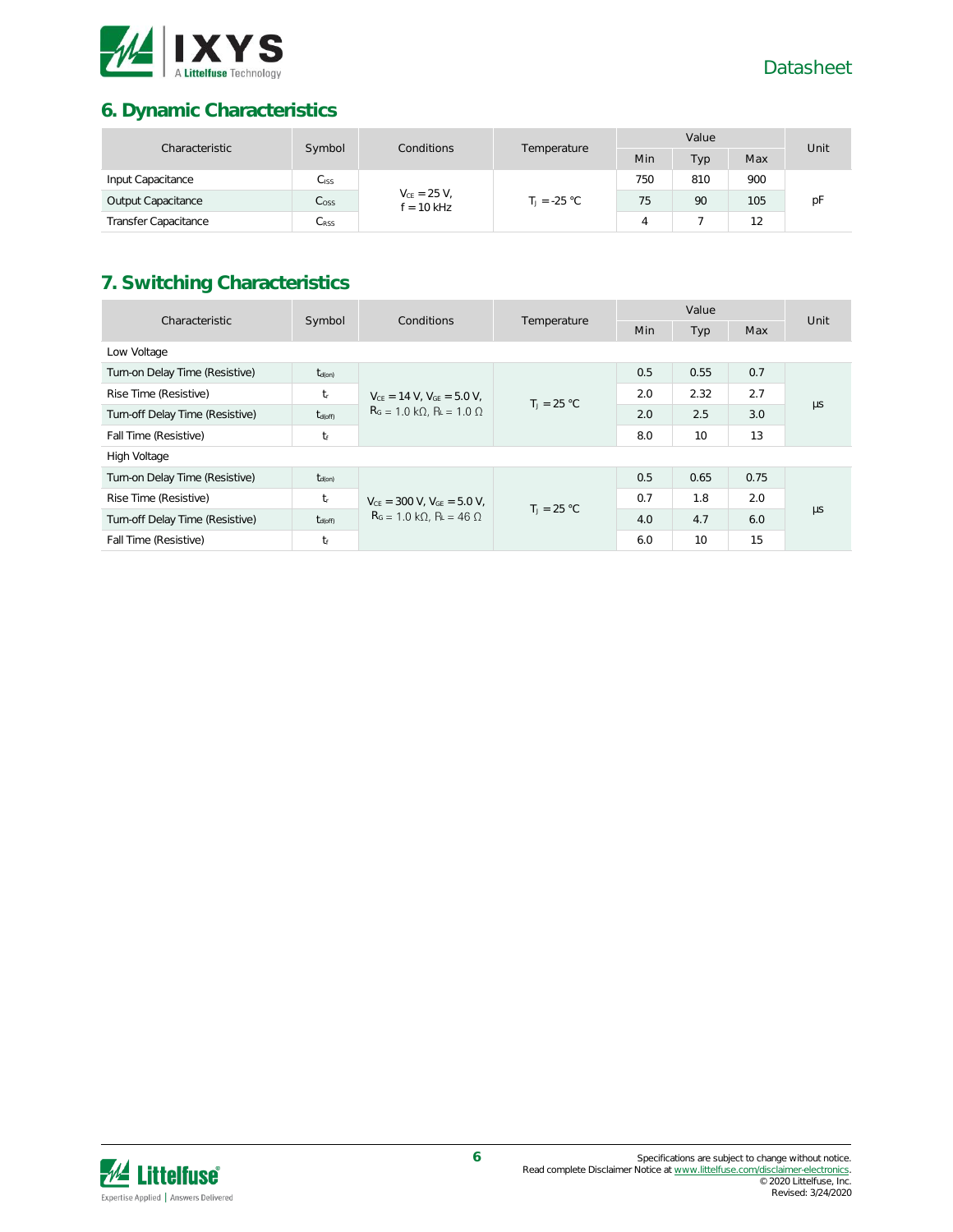

## **8. Figure Data**

**Figure 1. Typical Self Clamped Inductive Switching Performance (SCIS) @ 25 °C**









**Figure 2. Typical Self Clamped Inductive Switching Performance (SCIS) @ 150 °C**



**Figure 3. Collector-Emitter Voltage vs. Collector Current Figure 4. Collector-Emitter Voltage vs. Junction Temperature**





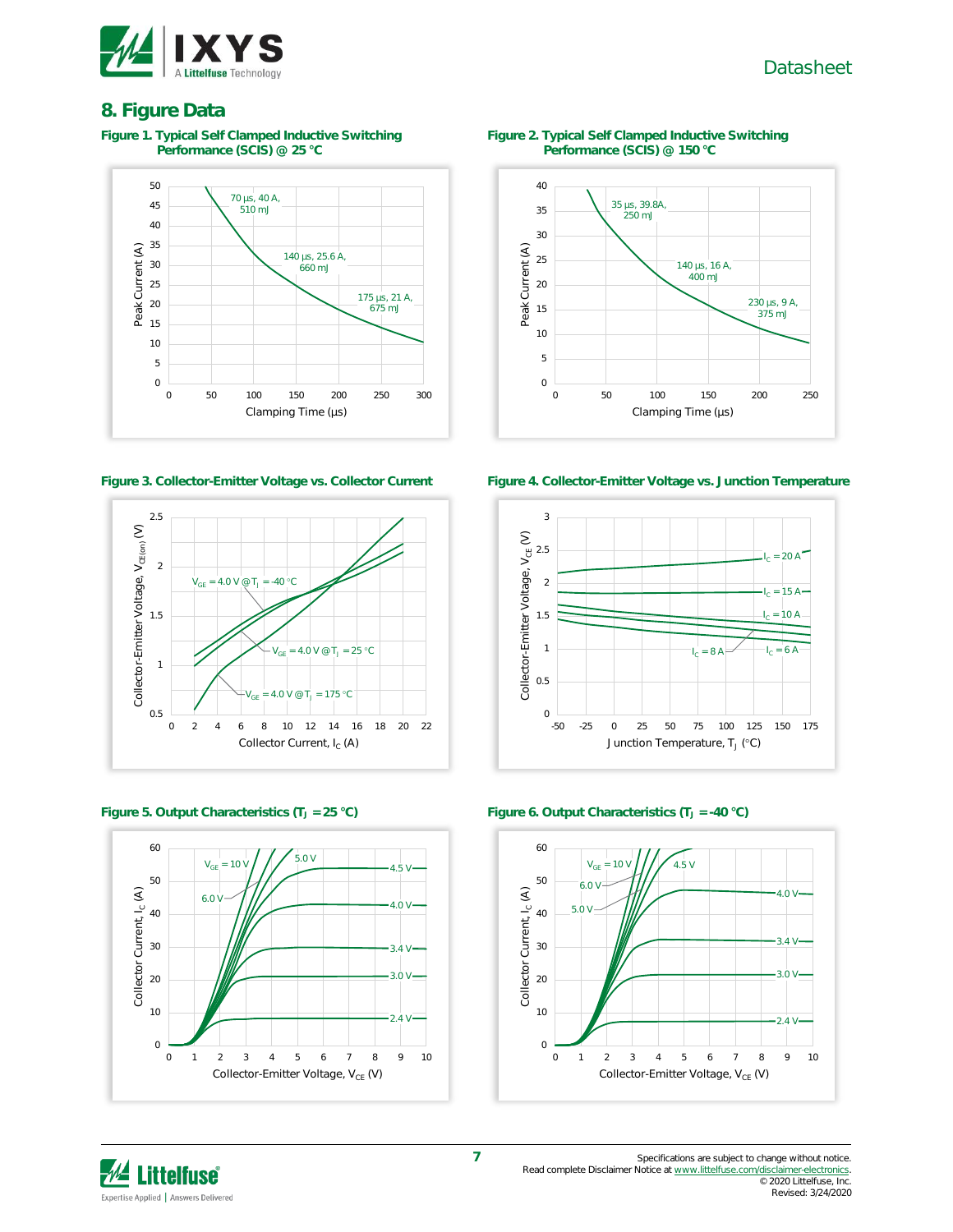

#### **Figure 7. Output Characteristics (T<sup>J</sup> = 150 °C) Figure 8. Transfer Characteristics**



**Figure 9. Collector-Emitter Leakage Current vs. Temperature Figure 10. Gate Threshold Voltage vs. Temperature**









**Figure 11. Capacitance Variance Figure 12. Resistive Switching Time Variation vs. Temperature**



# $M$  Littelfuse Expertise Applied | Answers Delivered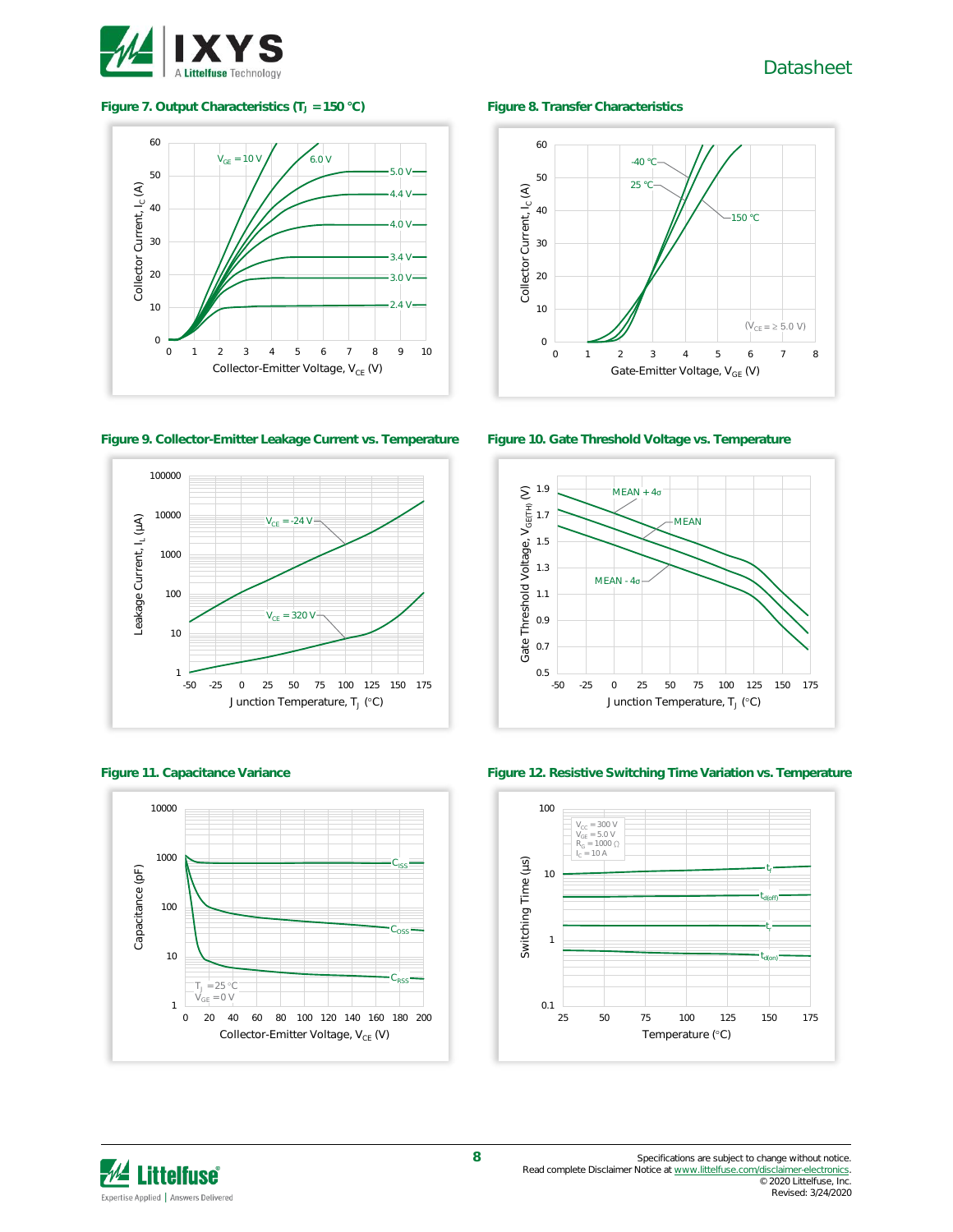

# **Figure 13. Inductive Switching Time Variation vs.**

## **Figure 14. Forward Biased Safe Operating Area**





### **Figure 15. Best Case Transient Thermal Resistance (Non-normalized Junction-Case mounted on cold plate)**